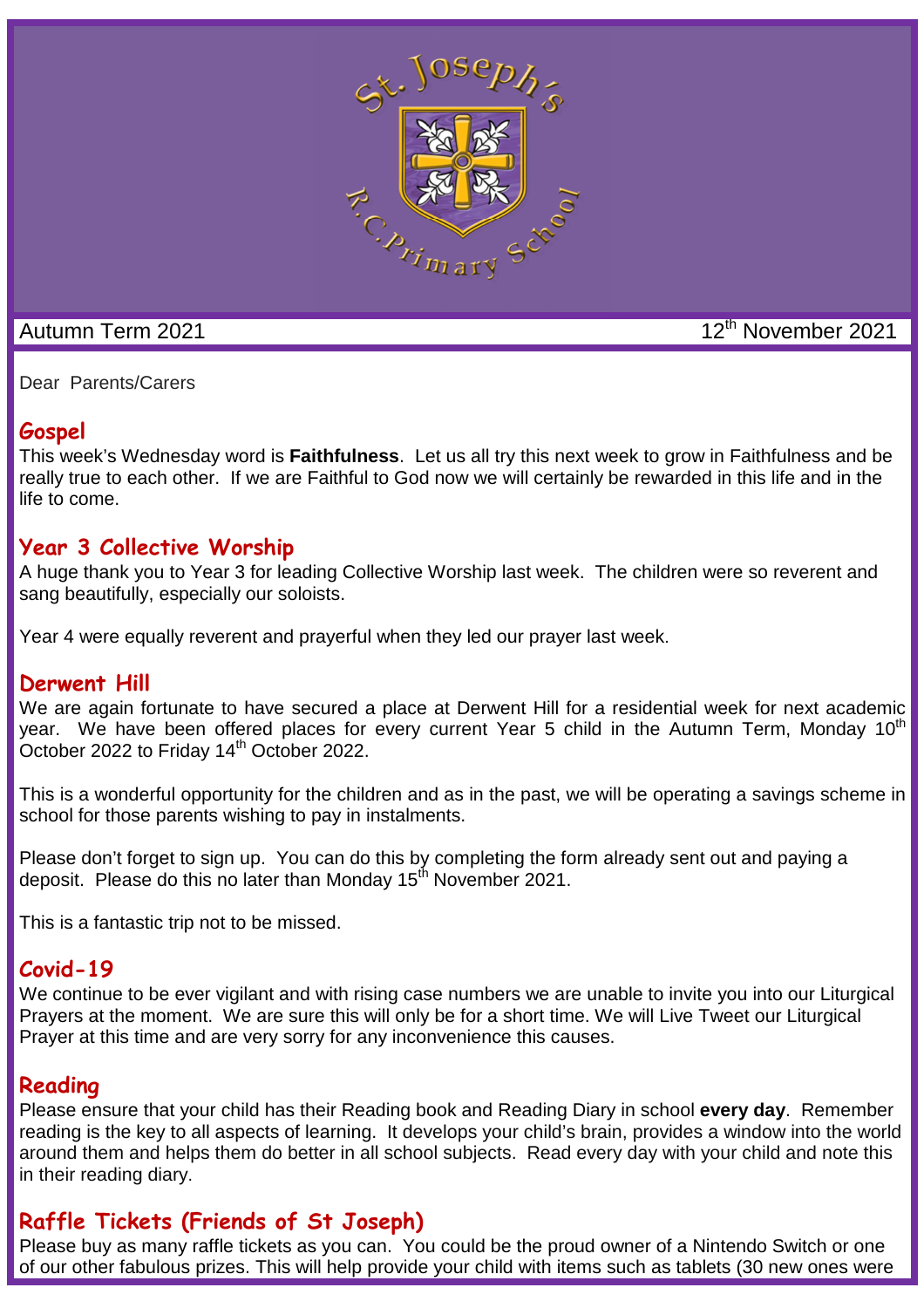recently purchased to help your child's learning) and picnic benches (they are on the way!). Please return your money and raffle tickets to school by 29<sup>th</sup> November.

## **Anti-Bullying Week**

Anti-bullying Week 2021 is being held next week, between the 15th and 19th November.

Mrs Mills and Mrs Moore are the leads in school for Anti-Bullying and they would like us to 'kick-off' Anti-Bullying week by taking part in Odd Sock Day on Monday 15<sup>th</sup> November.

**Please encourage your child to participate; demonstrating their support against bullying through wearing their odd socks on Monday 15th November. The more colourful, the better!** Odd Socks Day is designed to be fun! It's an opportunity to encourage people to express themselves and celebrate their individuality and what makes us all unique!

All children will be doing work around Anti Bullying - the theme this year is 'One Kind Word'.

## **Christmas Lunch – Thursday 9th December 2021**

All children in Reception to Year 6 are invited to stay for Christmas lunch, which takes place on Thursday 9<sup>th</sup> December. The menu is as follows:

Roast Turkey with Stuffing Balls Chipolata Sausages Chipolata Sausages College Pudding & Custard A selection of Winter Vegetables Selection of Christmas Roast potatoes and creamed potatoes cakes and biscuits Gravy **Vegetarian Choice** – Christmas vegetable loaf

**If your child does NOT normally stay for school meals** and would like to take up this opportunity please make an online payment of £2.20 no later than **Friday 26th November 2021** for the cost of the meal. Please ensure you put your child's name and 'CHRISTMAS LUNCH' in the comments box of your online payment

Children who already stay for school dinners will, of course, automatically receive their Christmas lunch.

# **School Jumper Day – Thursday 9th December 2021**

Ho Ho Ho. It's time to dust off those Christmas Jumpers or pop some tinsel in your hair – whatever you can manage to celebrate the festivities!

#### **Payments**

Please, please make your payments online if you can. If it is impossible for you to do so, cash must be in an envelope with your child's name and details of the payment clearly marked. School can supply envelopes if you do not have any – just ask at the office. Below is a reminder on how to make your payments online:

## **ON LINE PAYMENTS - Instructions**

- Log on to the Sunderland City Web Site www.sunderland.gov.uk
- On the left hand side of the home page select '**£ Pay'**
- Select 'School Meals and Expenses'



| $5^{1.505}$                          | <b>ST. JOSEPH'S R.C.</b>          |
|--------------------------------------|-----------------------------------|
|                                      | <b>PRIMARY SCHOOL</b>             |
| <b>Imary School</b><br>Child's Name: |                                   |
|                                      |                                   |
| Class:                               |                                   |
| Date:                                |                                   |
|                                      | Club Money<br><b>Dinner Money</b> |
|                                      | Trip Money                        |
|                                      | Other (please specify)            |
|                                      | <b>AMOUNT</b>                     |
|                                      | <b>ENCLOSED £</b>                 |
|                                      |                                   |
|                                      |                                   |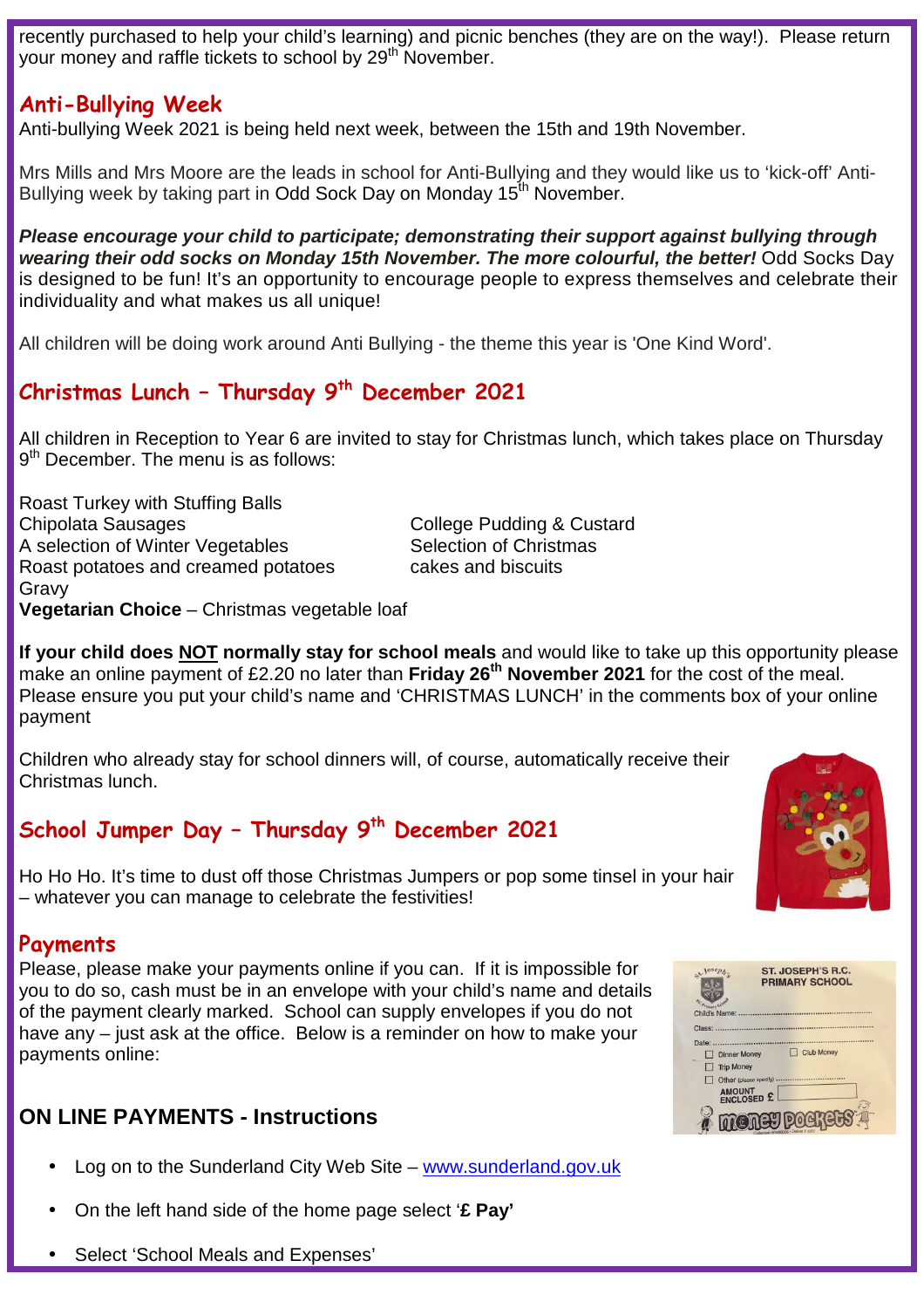- From the drop down box select **St Joseph's RC Primary Sunderland** (please ensure that you select the correct school and not St Josephs in Washington)
- Once you have selected St Joseph's RC Primary School from the next drop down box select either : **school meals, school visits, music lessons, after school clubs or nursery provision**
- From the payments online page complete the all details for your child and the amount that you are paying. **It is essential on this page that** in the **message box** you **state the name of your child** and the amount that you wish to pay.
- Once you have entered your details press continue and your payment will be displayed where you will have the option to amend or delete. If all information is correct then press continue**.**
- You now have the option to input your card details for payment. You must enter at this point your email address which will enable school to receive a return email confirming the amount you have paid.
- You will now receive an email which you can keep for your own records detailing the amount you have paid and which date you have paid this amount on.

#### **Avoid the queue at the Office**

Any return slips or envelopes should be given to your child to hand to their teacher. Please don't hand this in at the office. Thank you.

#### **Morrisons 'It's Good to Grow' Scheme**

Help us get FREE gardening equipment for our school:

Scan your physical or digital MyMorrisons card every time you shop or link it to your account online or via the app. Don't have an account? Register here. 2

Collect 1 Grow Token for every £10 spent in store or online.

3 On your MyMorrisons account, go to the It's Good to Grow section and select St Joseph's RC Primary School Sunderland and donate your Grow Tokens.

4

After the collection period, we can redeem your Grow Tokens against gardening equipment to get kids growing!

Need more information? Click on the link below:

https://www.itsgoodtogrow.co.uk/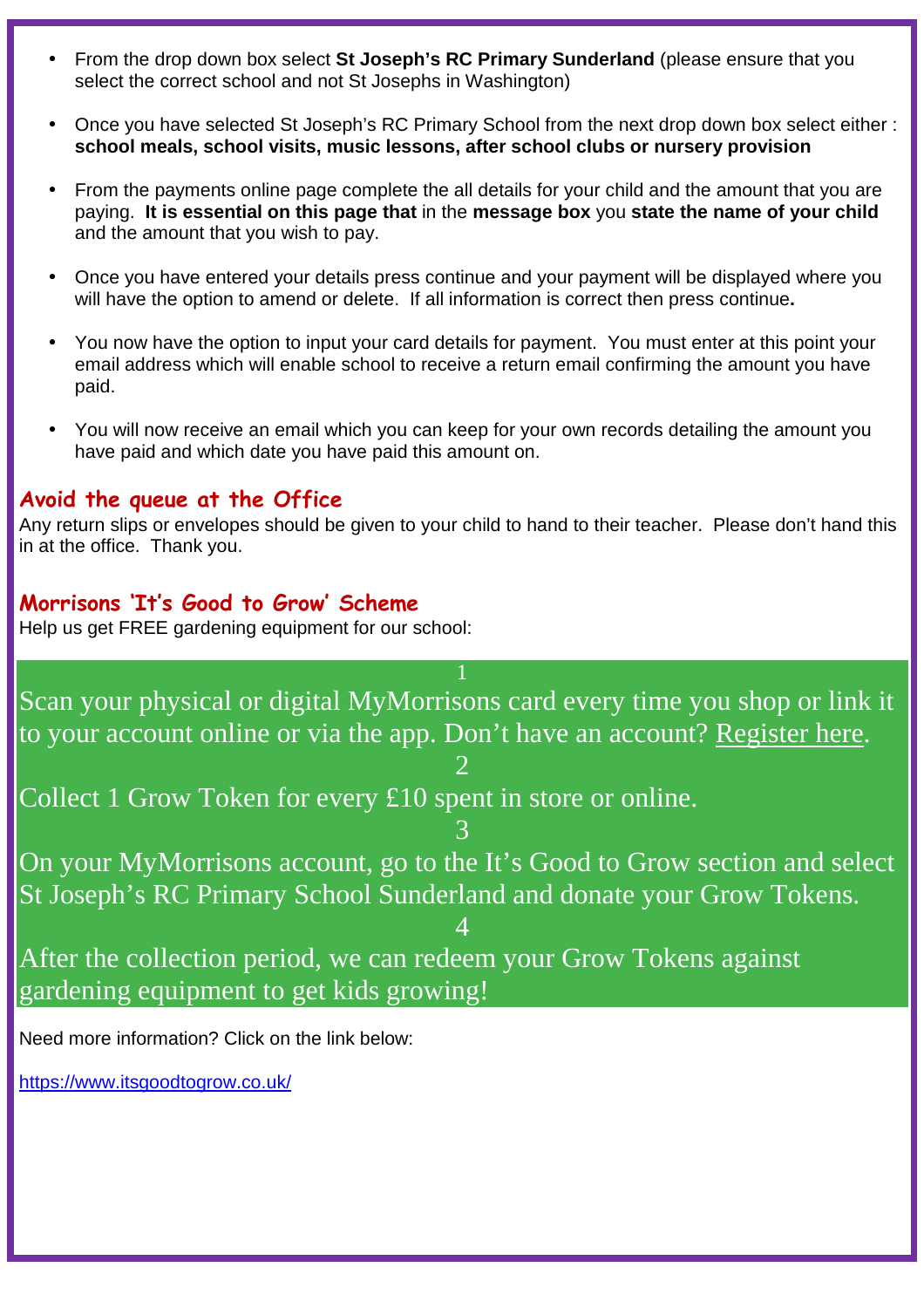## **Attendance**

Last week's attendance...

| Reception         | 98.3 |
|-------------------|------|
| Year 1            | 96.0 |
| Year <sub>2</sub> | 98.7 |
| Year <sub>3</sub> | 99.3 |
| Year 4            | 100  |
| Year <sub>5</sub> | 98.4 |
| Year 6            | 98.0 |

Spike went to Class 4 for the week ending  $5<sup>th</sup>$  November 2021 with an excellent attendance of 100%.

#### **Upcoming Events**

| November 2021                                   |                                                          |  |  |
|-------------------------------------------------|----------------------------------------------------------|--|--|
| 15th-19th November                              | <b>Anti-Bullying Week</b>                                |  |  |
| 18th November                                   | Year 5 Liturgical Prayer at 2.30pm – streamed on Twitter |  |  |
| 19 <sup>th</sup> November                       | Year 3 visit to Seven Stories                            |  |  |
| 25 <sup>th</sup> November                       | Year 5 visit to the climbing wall (am)                   |  |  |
| <b>School Closed</b><br>26th November Inset Day |                                                          |  |  |
| 28 <sup>th</sup> November                       | First Holy Communion Mass in Church at 9.30am            |  |  |
| 29 <sup>th</sup> November                       | <b>Road Safety visiting Reception</b>                    |  |  |

#### December 2021

| ו שטטיוווטאט              |                                                                  |
|---------------------------|------------------------------------------------------------------|
| 1 <sup>st</sup> December  | Year 6 Mass in Church 9.15am                                     |
| $2nd$ December            | Year 6 visit to Hylton Castle                                    |
| 7 <sup>th</sup> December  | Storyteller visiting school - Nursery - Year 6                   |
| 8 <sup>th</sup> December  | Year 5 Mass in Church at 9.15am                                  |
|                           | Nursery Nativity Play 9.30am and 2.30pm                          |
| 9 <sup>th</sup> December  | <b>Christmas Jumper Day</b>                                      |
|                           | <b>Christmas Lunch Day</b>                                       |
|                           | Key Stage 1 (Year 1 and Year 2) Nativity Play 9.30am and 2.00pm  |
| 10 <sup>th</sup> December | Key Stage 1 at the Pantomine Oh no they aren't, Oh yes they are! |
|                           | Reception Nativity Play 2.30pm                                   |
| 12 <sup>th</sup> December | First Holy Communion Mass in Church at 9.30am                    |
| 13 <sup>th</sup> December | <b>Nursery Christmas Parties</b>                                 |
| 14 <sup>th</sup> December | <b>Reception Christmas Party Day</b>                             |
| 15 <sup>th</sup> December | Key Stage 1 Christmas Party Day                                  |
|                           | Year 6 Height and Weights                                        |
|                           | Key Stage 2 (Years 3,4,5 and 6) Carol Service in Church 2pm      |
| 16 <sup>th</sup> December | Key Stage 2 Christmas Parties                                    |
| 17 <sup>th</sup> December | Christmas Sing-a-Long 9.30am (children only)                     |
|                           | School closes at 3.20pm for Christmas break                      |

Visits enhance learning and the school is keen that all pupils are able to enjoy and learn from these organised excursions.

**Please help us by returning any permission slips and monies as requested in trip letters. Your support in this matter is greatly appreciated.** Thank you.

#### **Reminders**

#### Earrings and jewellery

In the interests of health and safety, the Governors' policy is that **NO jewellery**, including earrings, rings or necklaces are to be worn to school. If you wish to have your child's ears pierced, the Governors advise that you arrange this to be done at the beginning of the summer holidays so that the wounds are healed in time to avoid the wearing of sleepers when the child returns to school.